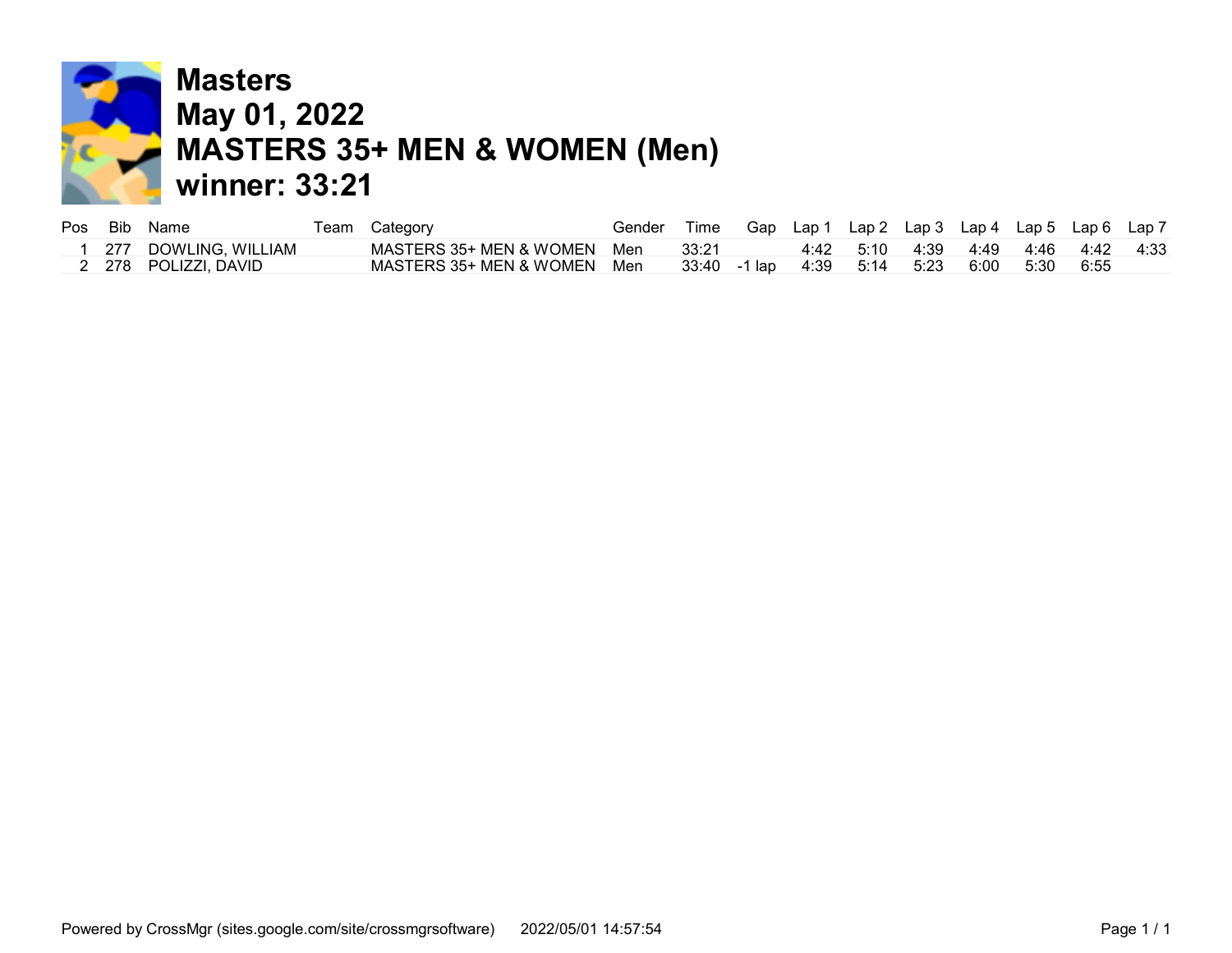

## **Masters** May 01, 2022 MASTERS 45+ MEN & WOMEN (Men) winner: 31:57

| Pos Bib | Name               | Team Category               | Gender | Time          |      | Gap Lap 1 Lap 2 Lap 3 Lap 4 Lap 5 Lap 6 Lap 7 |      |      |                     |        |       |
|---------|--------------------|-----------------------------|--------|---------------|------|-----------------------------------------------|------|------|---------------------|--------|-------|
|         | 272 DONATO, PAUL   | MASTERS 45+ MEN & WOMEN Men |        | 31:57         | 4:26 | 4:30                                          | 4:36 | 4:34 | - 4:36              | 4.46   | 4.29  |
| 2 271   | MEJDRICH, JON      | MASTERS 45+ MEN & WOMEN Men |        | 35:37 3'39"   | 4:51 | 5:09                                          |      |      | 5:02 5:12 5:12 5:11 |        | -5:00 |
|         | 3 270 RAMSBY, BRET | MASTERS 45+ MEN & WOMEN Men |        | 32:44 - 1 lap | 5:09 | 5:25                                          | 5:30 | 5:22 | 5:40                | - 5:38 |       |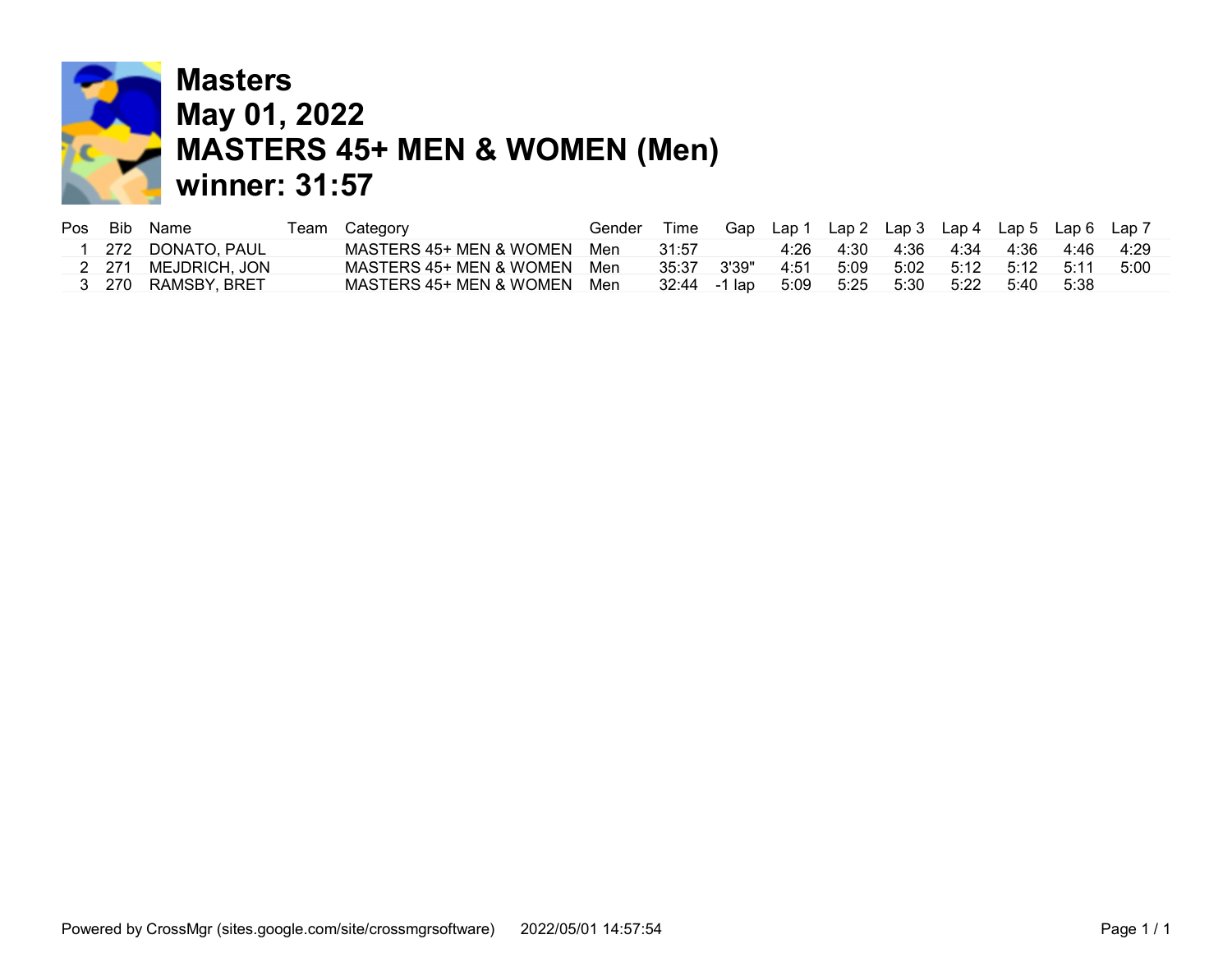

### **Masters** May 01, 2022 **MASTERS 55+ MEN & WOMEN (Men)** winner: 31:54

|  | Pos Bib Name     | eam?                                          | Category                    | Gender |                 | Time Gap Lap 1 Lap 2 Lap 3 Lap 4 Lap 5 Lap 6 Lap 7 |               |      |                          |      |      |           |
|--|------------------|-----------------------------------------------|-----------------------------|--------|-----------------|----------------------------------------------------|---------------|------|--------------------------|------|------|-----------|
|  | 275 FORSS, STEVE | ROCKFORD DOES CROSS BEST                      | MASTERS 55+ MEN & WOMEN Men |        | 31:54           |                                                    |               |      | 4:30 4:20 4:34 4:29 4:39 |      |      | 4:43 4:39 |
|  | 2 274 POORE. Ron |                                               | MASTERS 55+ MEN & WOMEN Men |        | $34.41$ $2'47"$ |                                                    | $4.53$ $4.51$ |      | 4:52 5:05                | 4:58 | 5:04 | - 4:57    |
|  |                  | DNF 276 NELSON. RICHARD KEGEL'S BICYCLE STORE | MASTERS 55+ MEN & WOMEN Men |        |                 | 4:47                                               | 5:29          | 4:36 | 6:44                     |      |      |           |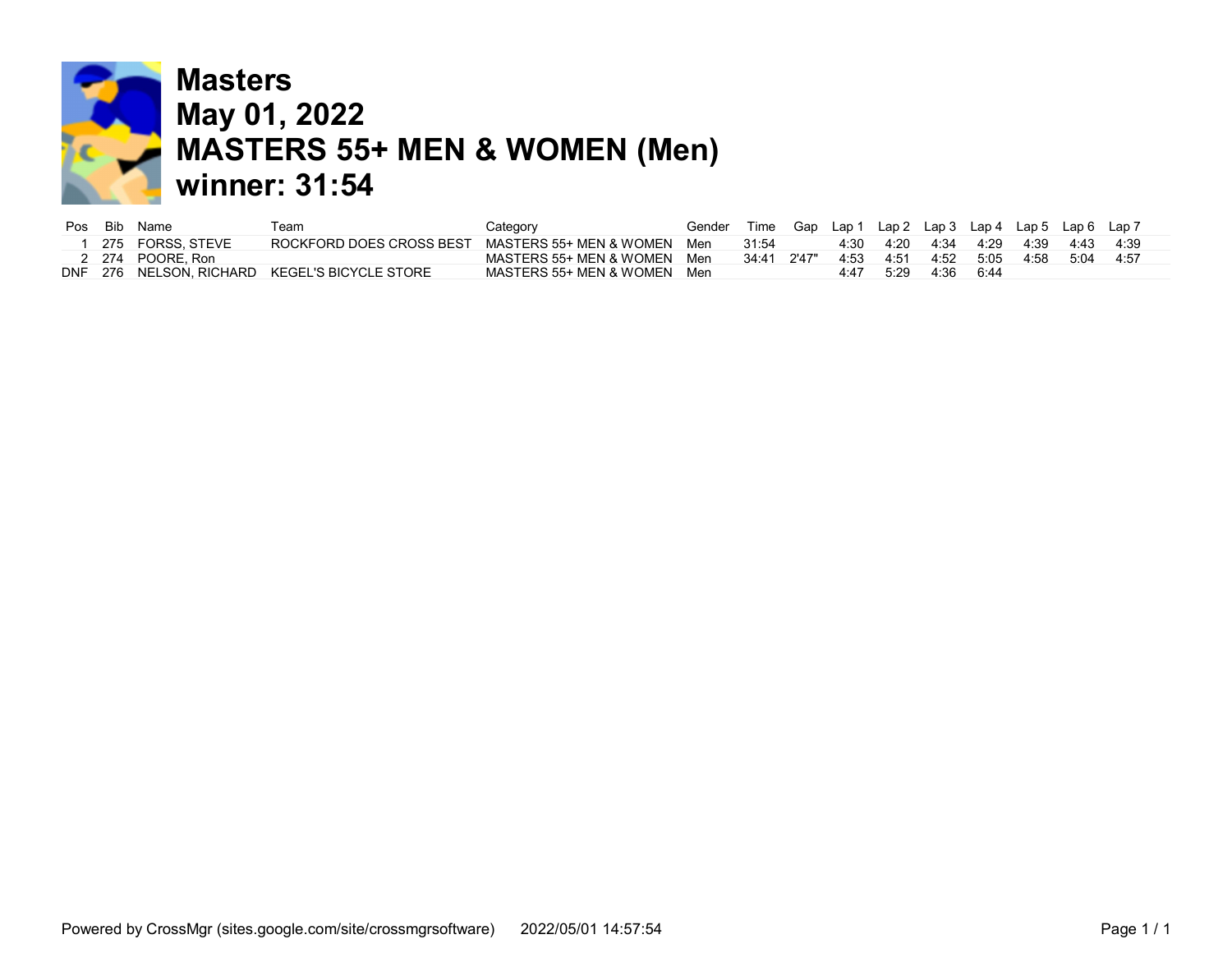

## Citizens/Juniors May 01, 2022 JUNIORS (BOYS & GIRLS) (Men) winner: 21:33

|  | Pos Bib Name           | Team | Category                                                              | Gender | Time                             |  |                          |  | Gap Lap 1 Lap 2 Lap 3 Lap 4 Lap 5 |
|--|------------------------|------|-----------------------------------------------------------------------|--------|----------------------------------|--|--------------------------|--|-----------------------------------|
|  | 296 FLENTYE, HENRY     |      | THE PONY SHOP JUNIORS (BOYS & GIRLS) Men 21:33                        |        |                                  |  | 4:16 4:17 4:21 4:18 4:21 |  |                                   |
|  | 2 295 WAGLIARDO, LUKE  |      | THE PONY SHOP JUNIORS (BOYS & GIRLS) Men                              |        | 22:14 -1 lap 5:12 5:44 5:54 5:23 |  |                          |  |                                   |
|  | 3 293 FLENTYE, WILLIAM |      | THE PONY SHOP JUNIORS (BOYS & GIRLS) Men                              |        | 22:26 -1 lap 5:46 5:32 5:51 5:18 |  |                          |  |                                   |
|  |                        |      | 4 290 LABBE, WILLIAM "BILLY" THE PONY SHOP JUNIORS (BOYS & GIRLS) Men |        | 24:57 -2 laps 6:25 15:07 3:26    |  |                          |  |                                   |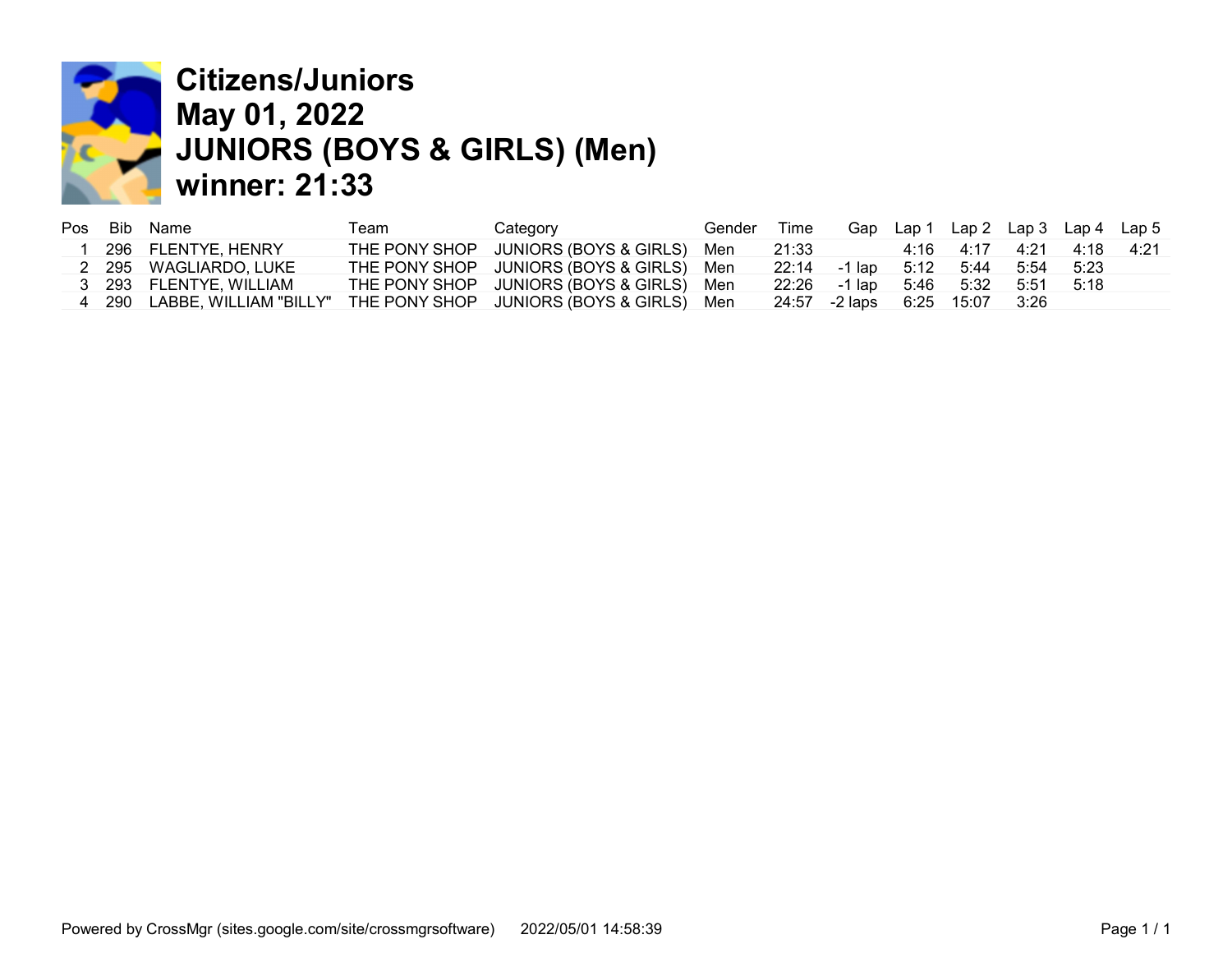

## Expert May 01, 2022 EXPERT MEN & WOMEN (Men) winner: 53:12

| Pos | Bib   | Name                 | Team                                    | Category                      | Gender | Time          | Gap    | Lap 1 | Lap 2 | Lap 4 | Lap 6 | Lap 8 | Lap 10 | Lap 11 |
|-----|-------|----------------------|-----------------------------------------|-------------------------------|--------|---------------|--------|-------|-------|-------|-------|-------|--------|--------|
|     | 279   | JACK, RORY           | THE PONY SHOP P/B KPMG                  | EXPERT MEN & WOMEN            | Men    | 53:12         |        | 3:47  | 3:33  | 5:01  | 5:10  | 5:00  | 5:20   | 5:18   |
|     | 2 281 | PEREZ. Javier        |                                         | EXPERT MEN & WOMEN            | Men    | 53:56         | 0'45"  | 3:36  | 3:40  | 5:06  | 5:15  | 5:10  | 5:11   | 4:56   |
|     | 3 284 | FIRAK. JOHN          | FLATLANDIA CYCLING TEAM                 | <b>EXPERT MEN &amp; WOMEN</b> | Men    | 53:57         | 0'45"  | 3:38  | 3:37  | 5:08  | 5:20  | 5:14  | 5:13   | 4:57   |
|     |       | 4 282 ANDRIANO, ADAM | MAIN STREET BICYCLES SASQUATCH SQUADRON | EXPERT MEN & WOMEN            | Men    | 56:47         | 3'36"  | 3:48  | 3:59  | 5:25  | 5:30  | 5:21  | 5:28   | 5:26   |
|     |       | 5 283 GARROW, LANDON |                                         | EXPERT MEN & WOMEN            | Men    | 57:21         | 4'10"  | 3:50  | 3:36  | 5:27  | 5:32  | 5:35  | 5:37   | 5:35   |
|     |       | 6 280 CARVER GREGORY |                                         | EXPERT MEN & WOMEN            | Men    | 53:32 - 1 lap |        | 3:54  | 4:06  | 5:42  | 5:40  | 5:52  | 5:27   |        |
|     |       | 196 ALAGNA, LAURA    | THE PONY SHOP P/B KPMG                  | <b>EXPERT MEN &amp; WOMEN</b> | Women  | 53:40         | -1 lap | 3:59  | 4:08  | 5:38  | 5:49  | 5:49  | 5:33   |        |
|     |       | 8 190 ENGLE. HALEY   | HALF ACRE CYCLING                       | EXPERT MEN & WOMEN            | Women  | 53:44         | -1 lap | 3:56  | 4:10  | 5:40  | 5:49  | 5:46  | 5:33   |        |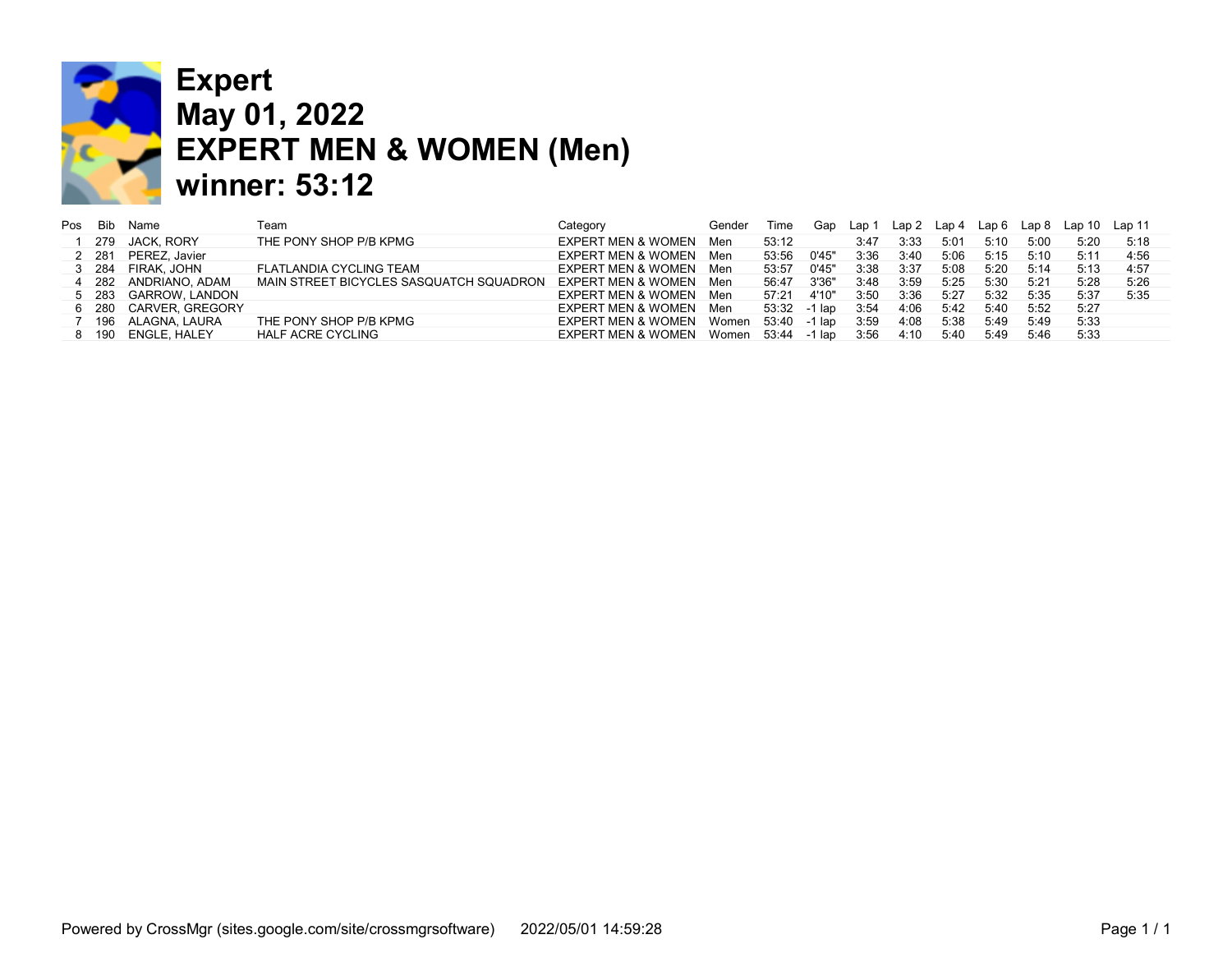

### Competitive May 01, 2022 COMPETITIVE MEN & WOMEN (Women) winner: 29:31

| Pos | <b>Bib</b> | Name                  | ⊺eam                     | Category                           | Gender | Γime  | Gap      | Lap  | Lap 2 | Lap 3 | Lap 4 | Lap <sub>5</sub> | Lap 6 | Lap 7 |
|-----|------------|-----------------------|--------------------------|------------------------------------|--------|-------|----------|------|-------|-------|-------|------------------|-------|-------|
|     | 296        | <b>FLENTYE, Henry</b> |                          | <b>COMPETITIVE MEN &amp; WOMEN</b> | Men    | 29:31 |          | 4:16 | 4:15  | 4:14  | 4:10  | 4:11             | 4:11  | 4:14  |
| 2   | 293        | MARTIN. MONTE         | HALF ACRE CYCLING        | <b>COMPETITIVE MEN &amp; WOMEN</b> | Men    | 30:56 | 1'25"    | 4:13 | 4:13  | 4:18  | 4:19  | 4:36             | 4:42  | 4:36  |
|     | 291        | OVERBERG, ADAM        | <b>HALF ACRE CYCLING</b> | <b>COMPETITIVE MEN &amp; WOMEN</b> | Men    | 32:09 | 2'38"    | 4:23 | 4:37  | 4:39  | 4:38  | 4:41             | 4:34  | 4:38  |
| 4   | 285        | HALL. THOMAS          |                          | <b>COMPETITIVE MEN &amp; WOMEN</b> | Men    | 32:38 | 3'06"    | 4:31 | 4:41  | 4:44  | 4:33  | 4:42             | 4:42  | 4:43  |
| 5   | 294        | PETERS, KEVIN         |                          | <b>COMPETITIVE MEN &amp; WOMEN</b> | Men    | 33:10 | 3'39"    | 4:38 | 4:31  | 4:46  | 4:33  | 4:46             | 4:59  | 4:58  |
| 6.  | 290        | GREIDER. MONTANA      | FEMME 40 RACING          | <b>COMPETITIVE MEN &amp; WOMEN</b> | Women  | 33:26 | 3'54"    | 4:51 | 4:45  | 4:44  | 4:44  | 4:51             | 4:46  | 4:44  |
|     | 288        | DENEEN, BRYNNE        |                          | <b>COMPETITIVE MEN &amp; WOMEN</b> | Women  | 33:35 | 4'03"    | 4:54 | 4:44  | 4:43  | 4:46  | 4:49             | 4:54  | 4:45  |
| 8.  |            | 292 OLIVER, Ryan      |                          | <b>COMPETITIVE MEN &amp; WOMEN</b> | Men    | 34:26 | 4'54"    | 5:06 | 4:43  | 4:50  | 4:52  | 4:58             | 5:00  | 4:57  |
| 9   | 295        | ALVARADO, EDGAR       |                          | <b>COMPETITIVE MEN &amp; WOMEN</b> | Men    | 30:32 | -1 Iap   | 4:42 | 5:03  | 5:07  | 5:13  | 5:20             | 5:07  |       |
| 10  | 286        | LEE, CAMDEN           | <b>HALF ACRE CYCLING</b> | <b>COMPETITIVE MEN &amp; WOMEN</b> | Men    | 32:51 | $-1$ lap | 5:03 | 5:54  | 5:26  | 5:40  | 5:35             | 5:12  |       |
|     | 289        | ZARR. Kristin         |                          | <b>COMPETITIVE MEN &amp; WOMEN</b> | Women  | 32:56 | -1 lap   | 5:27 | 5:37  | 5:30  | 5:35  | 5:31             | 5:15  |       |
| 12  | 287        | <b>BARRY, Erin</b>    |                          | <b>COMPETITIVE MEN &amp; WOMEN</b> | Women  | 33:06 | -2 laps  | 5:57 | 6:26  | 6:47  | 7:19  | 6:38             |       |       |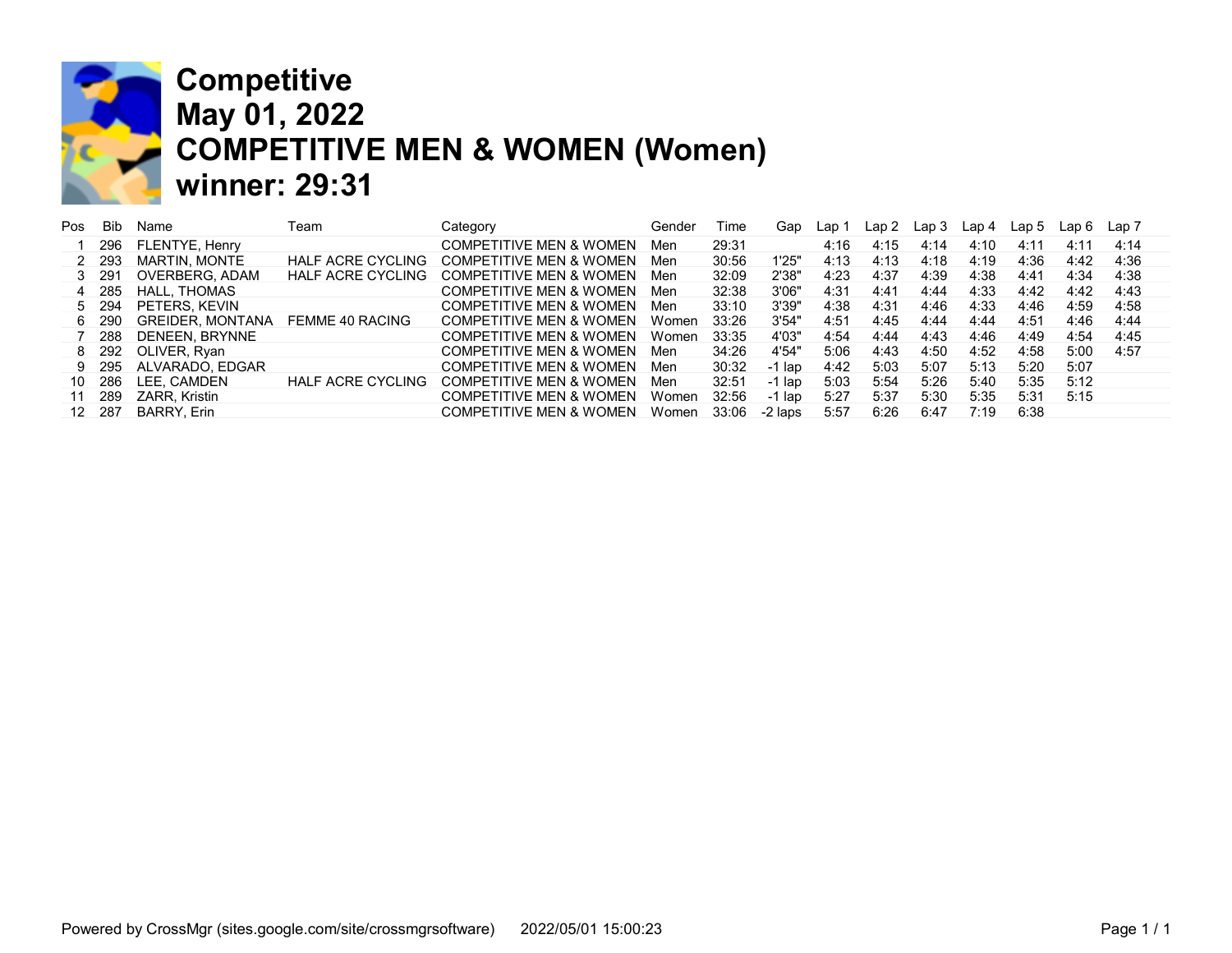

# Fat Bikes/Single Speed May 01, 2022 "FATTIES" (FAT BIKES) (Men) winner: 35:56

| Pos | Bib | Name                      | Геаm                         | Category              | Gender | Time  | Gap     | Lap 1 | Lap 2 | Lap 3 | ∟ap 4 | Lap 5 | Lap 6 | Lap 7 | Lap 8 | Lap 9 |
|-----|-----|---------------------------|------------------------------|-----------------------|--------|-------|---------|-------|-------|-------|-------|-------|-------|-------|-------|-------|
|     | 590 | PEREZ. Javier             |                              | "FATTIES" (FAT BIKES) | Men    | 35:56 |         | 4:01  | 3:58  | 4:00  | 3:50  | 3:54  | 3:59  | 4:10  | 4:02  | 4:02  |
|     |     | 2 299 MALDANOADO, Abraham |                              | "FATTIES" (FAT BIKES) | Men    | 36:19 | 0'22'   | 4:06  | 3:57  | 4:06  | 3:56  | 3:56  | 4:02  | 4:07  | 4:04  | 4:05  |
|     |     | 3 275 FORSS STEVE         | ROCKFORD DOES CROSS BEST     | "FATTIES" (FAT BIKES) | Men    | 37:25 | 1'28'   | 4:04  | 3:58  | 4:05  | 4:04  | 4:13  | 4:13  | 4:14  | 4:17  | 4.17  |
|     |     | 4 589 HARMS.JC            |                              | "FATTIES" (FAT BIKES) | Men    | 37:52 | 1'56'   | 4:07  | 4:01  | 3:56  | 4:00  | 4:51  | 4:12  | 4:17  | 4:15  | 4.14  |
|     |     | 5 298 ROSS, Scott         |                              | "FATTIES" (FAT BIKES) | Men    | 38:07 | 2'11'   | 4:22  | 4:12  | 4:19  | 4:19  | 4:07  | 4:09  | 4:16  | 4:15  | 4:08  |
|     |     | 6 276 NELSON, RICHARD     | <b>KEGEL'S BICYCLE STORE</b> | "FATTIES" (FAT BIKES) | Men    | 38:50 | 2'53"   | 4:17  | 4:20  | 4:22  | 4:17  | 4:16  | 4:20  | 4:21  | 4.21  | 4.15  |
|     |     | 7 273 CARMONA, Felipe     |                              | "FATTIES" (FAT BIKES) | Men    | 35:27 | -1 lap  | 4:12  | 4:06  | 4:16  | 4:45  | 4:30  | 4:24  | 4:27  | 4:46  |       |
|     |     | 8 575 BRADY JANA          | <b>BADDIES UNLIMITED</b>     | "FATTIES" (FAT BIKES) | Women  | 36:45 | -1 lap  | 4:49  | 4:38  | 4:25  | 4:29  | 4:32  | 4:35  | 4:41  | 4:36  |       |
|     |     | 9 586 REGAN BLAKE         |                              | "FATTIES" (FAT BIKES) | Men    | 40:28 | -2 laps | 5:44  | 5:41  | 5:48  | 5:44  | 5:54  | 5:44  | 5:53  |       |       |